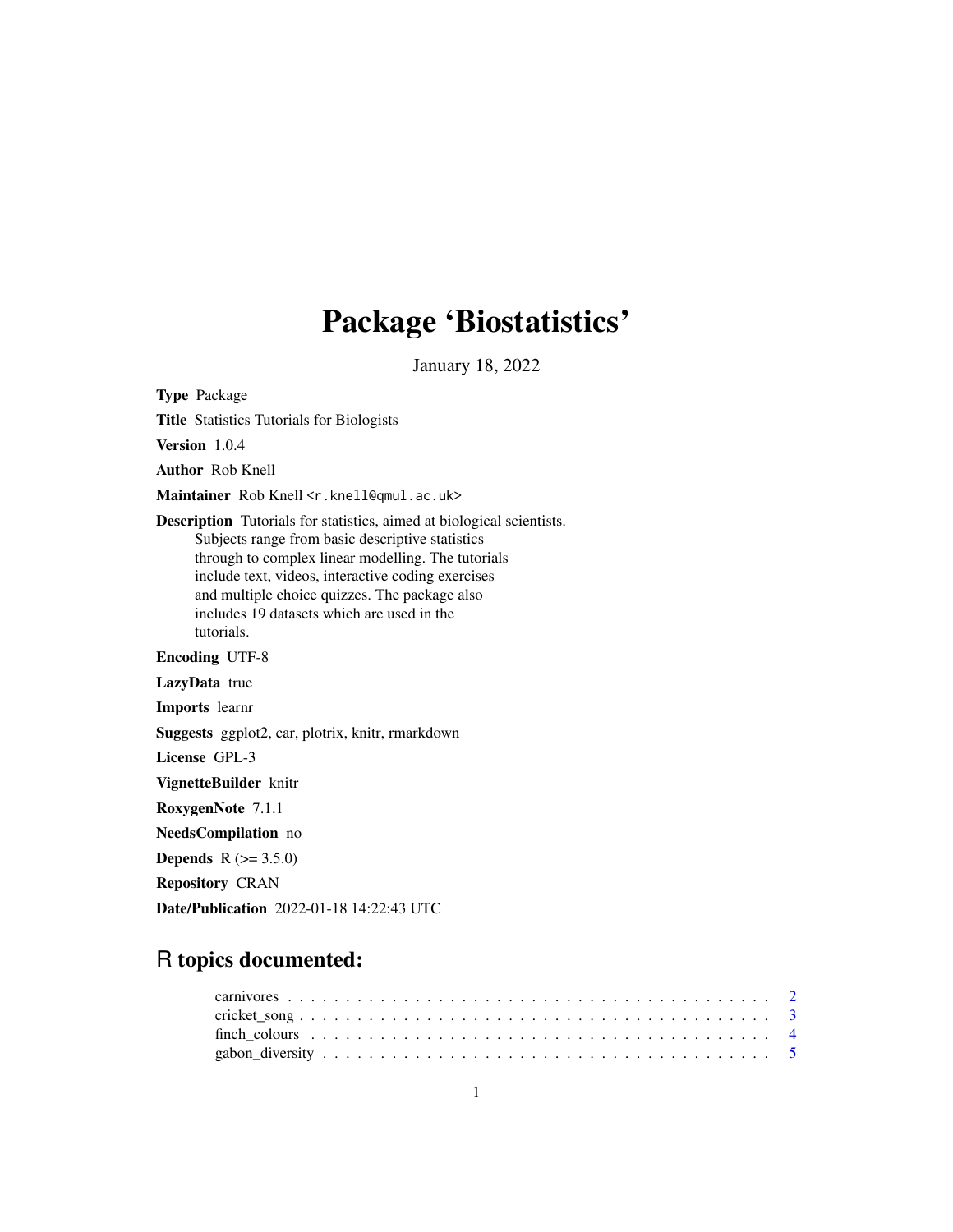#### <span id="page-1-0"></span>2 carnivores and the contract of the contract of the contract of the contract of the contract of the contract of the contract of the contract of the contract of the contract of the contract of the contract of the contract

| Index | 21 |
|-------|----|

carnivores *Brain and body mass for carnivore species*

#### Description

Data on mean brain and body mass for 199 species from the carnivora.

#### Usage

data("carnivores")

#### Format

A data frame with 199 observations on the following 7 variables.

Binomial binomial species name

order order name

family family name

genus genus name

species species name

Mean\_brain\_mass\_g mean brain mass for that species in g

Mean\_body\_mass\_Kg mean body mass for that species in Kg

#### Source

Burger, Joseph Robert; George, Menshian Ashaki; Leadbetter, Claire; Shaikh, Farhin (2019), Data from: The allometry of brain size in mammals, Dryad, Dataset, https://doi.org/10.5061/dryad.2r62k7s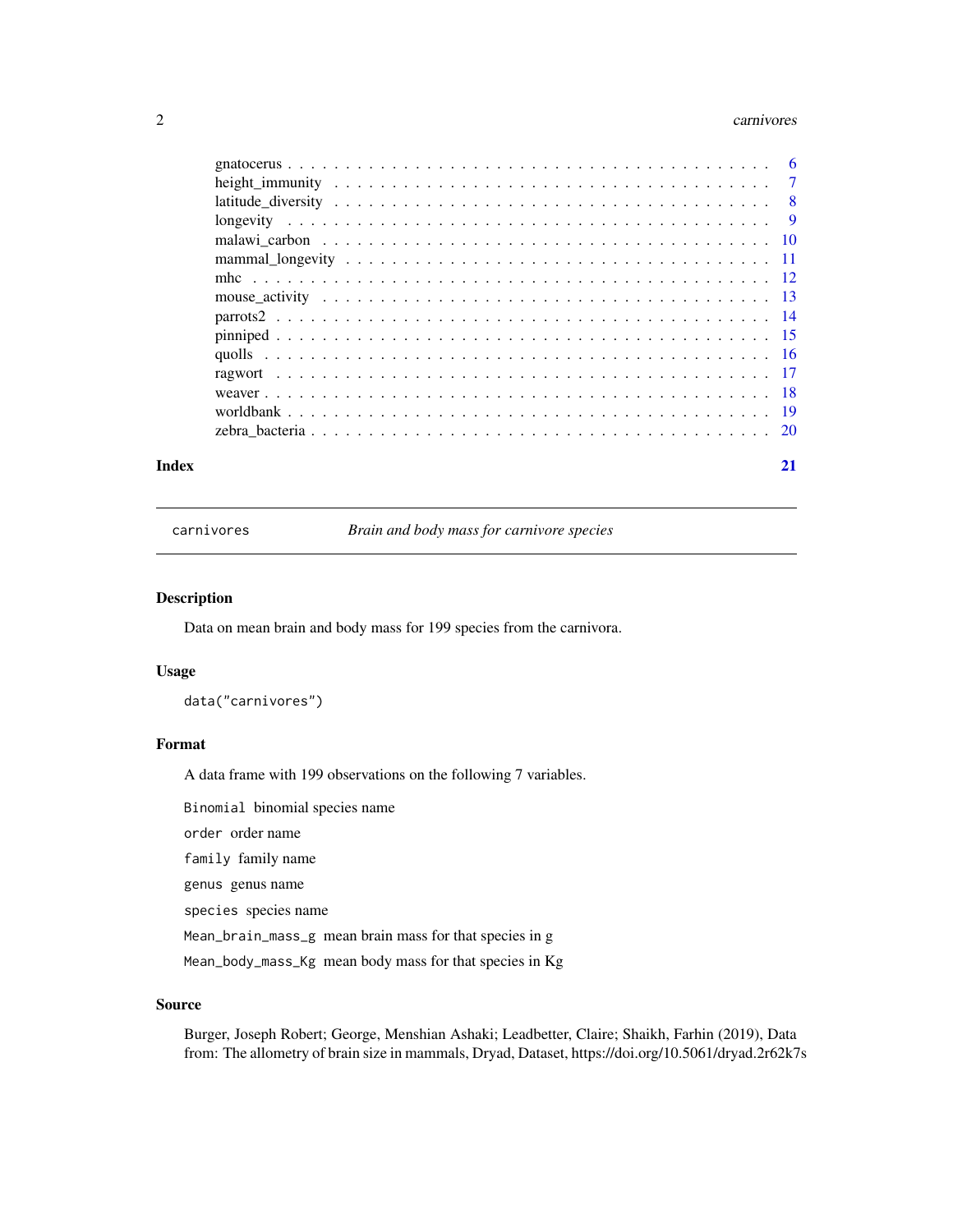### <span id="page-2-0"></span>cricket\_song 3

#### References

Burger, J.R., George, M.A., Leadbetter, C. & Shaikh, F. (2019) The allometry of brain size in mammals. Journal of mammalogy, 100, 276-283.

#### Examples

data(carnivores) str(carnivores)

cricket\_song *Cricket song dataset*

#### Description

Data on condition, resource availability (food quality) and sexual signalling (calling song) in the decorated cricket, Gryllodes sigillatus.

#### Usage

data("cricket\_song")

#### Format

A data frame with 568 observations on the following 5 variables.

Diet total nutritional content of the diet in percent

Pronotum Pronotum width in mm

Mass0 mass at the start of the experiment in g

Delta\_smi change in weight over the first week in g

Song\_week1 Total amount of time the animal sang in the first week of the experiment in seconds

#### Source

Houslay, Thomas M. et al. (2017), Data from: Mating opportunities and energetic constraints drive variation in age-dependent sexual signalling, Dryad, Dataset, https://doi.org/10.5061/dryad.tj693

#### References

Houslay, T.M., Houslay, K.F., Rapkin, J., Hunt, J. & Bussi??re, L.F. (2017) Mating opportunities and energetic constraints drive variation in age-dependent sexual signalling (ed C Miller). Functional ecology, 31, 728-741.

#### Examples

data(cricket\_song) str(cricket\_song)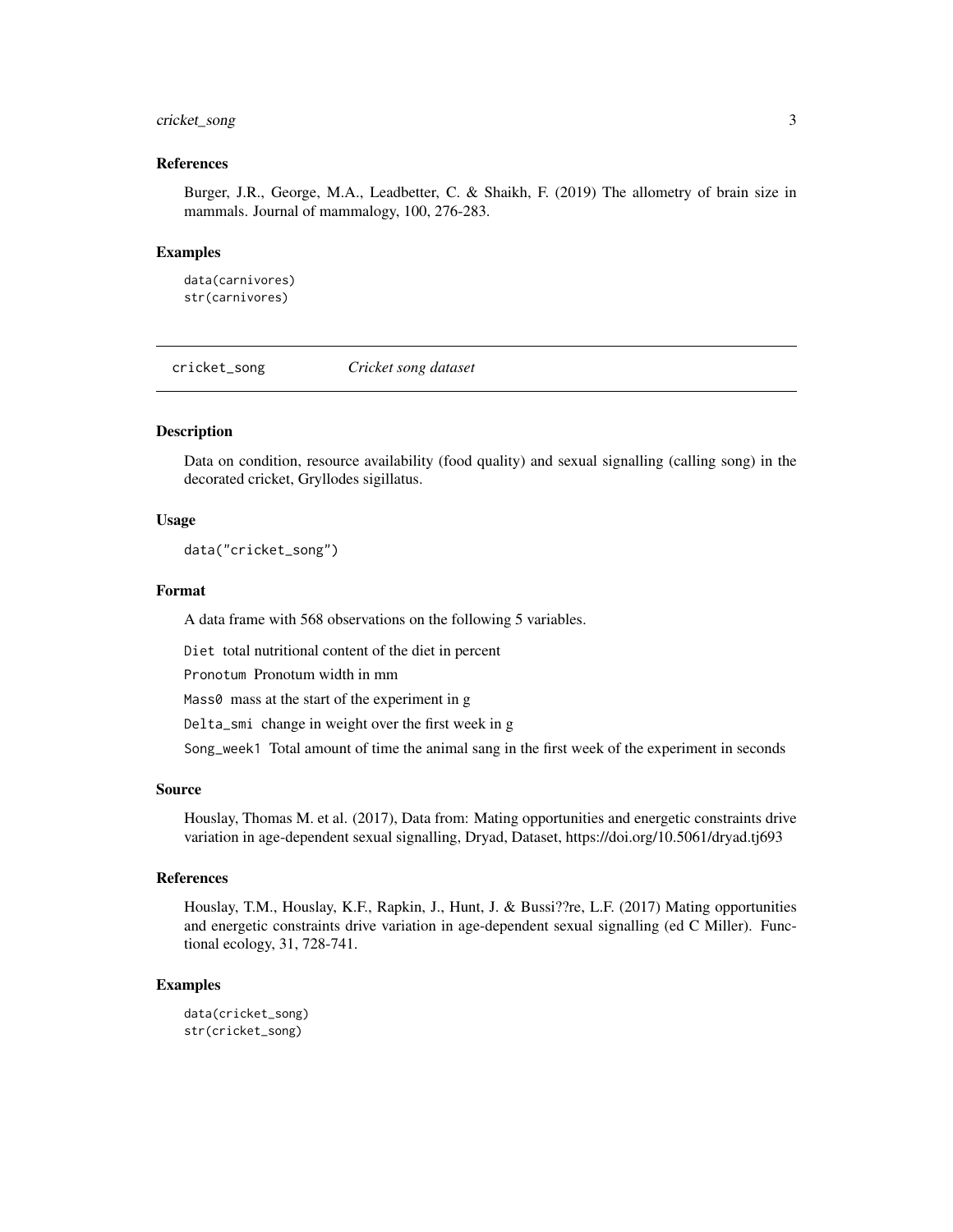Data on the hue of the red feathers and a series of measures of mitochondrial function in 36 male house finches Haemorhous mexicanus at a time when they were moulting and therefore actively producing red carotenoids.

#### Usage

```
data("finch_colours")
```
#### Format

A data frame with 36 observations on the following 5 variables.

ID ID number for the individual bird

Hue Hue of the red feathers. Lower values are redder

C1RCR "Respiratory Control Ratio", calculated by dividing the maximum respiration rate by the basal rate

C1MMP Mitochondrial Membrane Potential

PGC\_1a The level of a protein which activates transcription in mitochondrial biogenesis

#### Source

Hill, Geoffrey et al. (2019), Data from: Plumage redness signals mitochondrial function in the house finch, Dryad, Dataset, https://doi.org/10.5061/dryad.f0kr74v

#### References

Hill, G.E., Hood, W.R., Ge, Z., Grinter, R., Greening, C., Johnson, J.D., Park, N.R., Taylor, H.A., Andreasen, V.A., Powers, M.J., Justyn, N.M., Parry, H.A., Kavazis, A.N. & Zhang, Y. (2019) Plumage redness signals mitochondrial function in the house finch. Proceedings of the Royal Sociaty B: Biological sciences, 286, 20191354.

```
data(finch_colours)
## maybe str(finch_colours)
```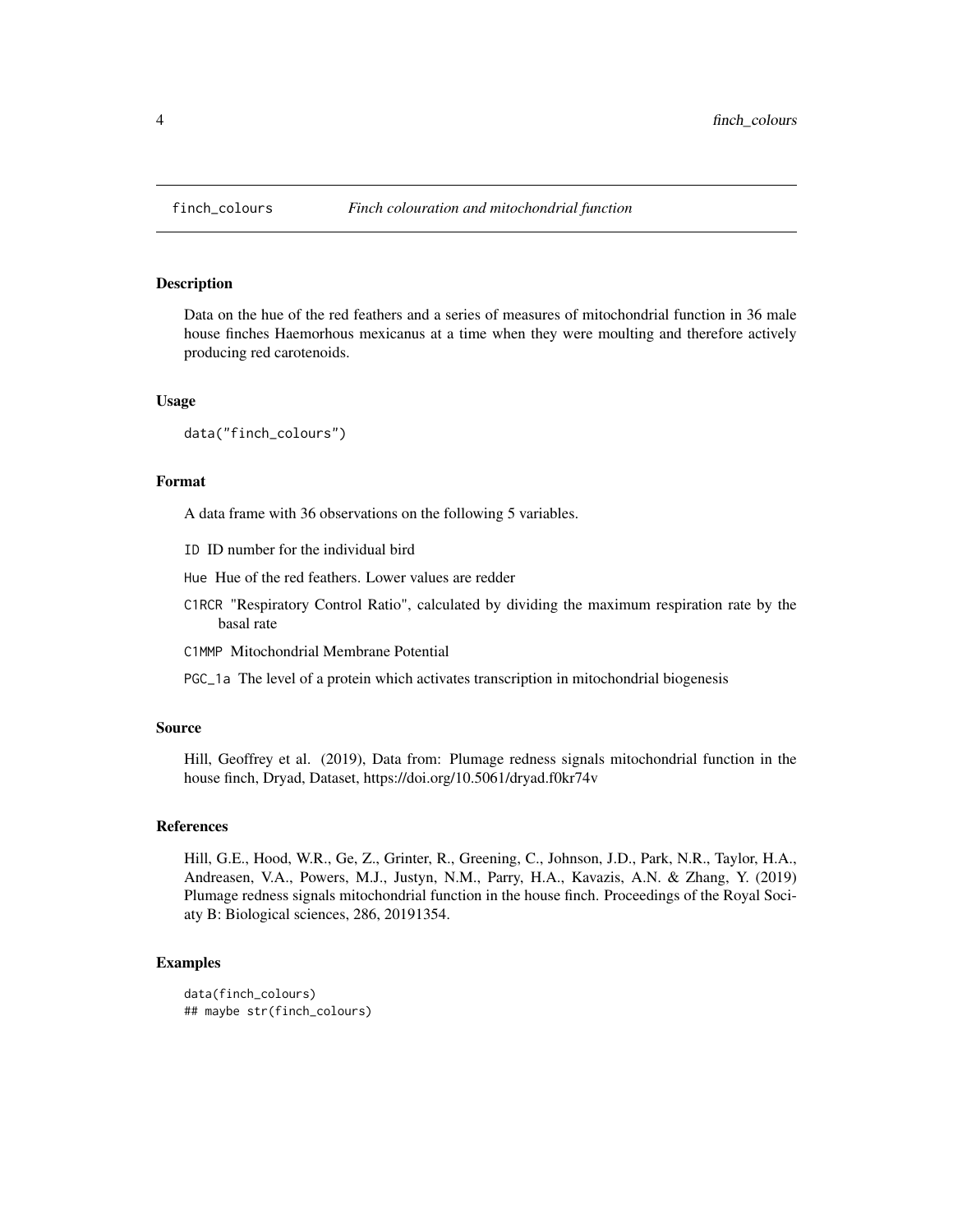<span id="page-4-0"></span>

Data on the relative abundance (proportion of total observations) of a variety of animal groups as recorded on a network of transects in NE Gabon. A variety of land use variables are also recorded.

#### Usage

```
data("gabon_diversity")
```
#### Format

A data frame with 24 observations on the following 14 variables.

TransectID Identifier for each transect

Distance Distance from the nearest village in Km

HuntCat Estimate of the intensity of hunting

LandUse What the land is used for

NumHouseholds Number of households in the nearest village

- Veg\_Rich Vegetation species richness measured as the number of tree species present in a series of plots along the transect
- Veg\_Canopy Canopy cover as the percentage of the sky blocked by canpoy in each plot, scored as  $1 = 0-25$ ,  $2 = 26-50$ ,  $3 = 51-75$ ,  $4 = 76-100$
- Veg\_Understory Understory cover as the percentage of the ground covered, scored as for canopy cover
- RA\_Apes Relative abundance of apes
- RA\_Birds Relative abundance of birds
- RA\_Elephant Relative abundance of elephants
- RA\_Monkeys Relative abundance of monkeys
- RA\_Rodent Relative abundance of rodents
- RA\_Ungulate Relative abundance of ungulates

#### Source

Koerner, Sally E. et al. (2017), Data from: Vertebrate community composition and diversity declines along a defaunation gradient radiating from rural villages in Gabon, Dryad, Dataset, https://doi.org/10.5061/dryad.vs97g

#### References

Koerner, S.E., Poulsen, J.R., Blanchard, E.J., Okouyi, J. & Clark, C.J. (2017) Vertebrate community composition and diversity declines along a defaunation gradient radiating from rural villages in Gabon (ed S Cheyne). The Journal of applied ecology, 54, 805-814.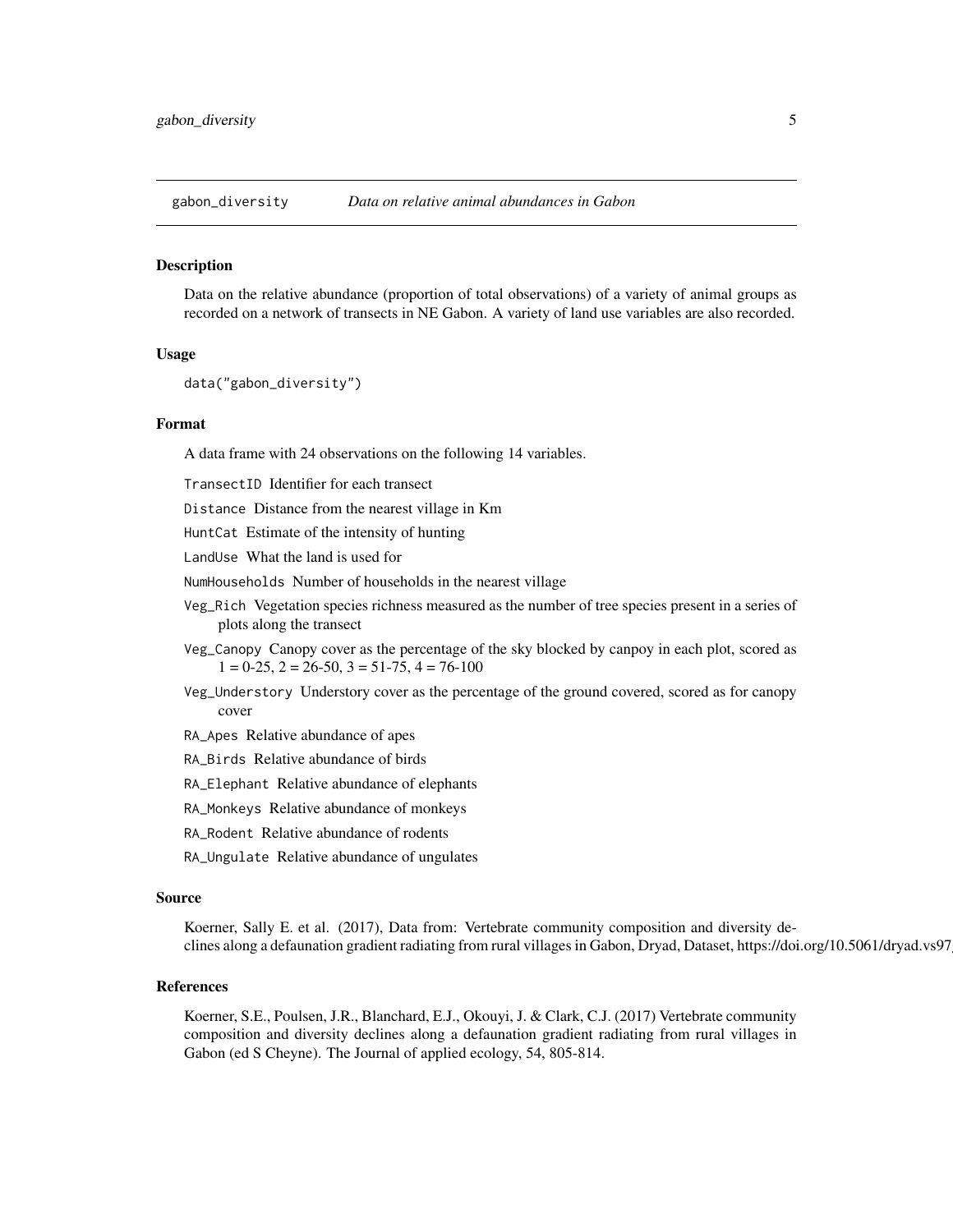#### Examples

```
data(gabon_diversity)
## maybe str(gabon_diversity)
```

| gnatocerus | Weapon size and insulin-like signalling in the broad-horned flour bee- |
|------------|------------------------------------------------------------------------|
|            | tle                                                                    |

#### Description

Data from an experiment testing how weapon size in insects is controlled by insulin-like peptides. The weapon in question is the enlarged mandibles of the broad-horned flour beetle Gnatocerus cornutus. Larvae were treated with RNAi to knock out a number of candidate ILPs and adult size (elytron width) and weapon size were measured once they had eclosed.

#### Usage

```
data("gnatocerus")
```
#### Format

A data frame with 144 observations on the following 3 variables.

- treatment The RNAi knockout treatment used. GFP = control, 1-5 ILP are the 5 insulin-like peptides targetted
- EW Eytron width in micrometres
- ML Mandible length in micrometres

#### Source

https://figshare.com/s/609486022a3df39169bf DOI:10.6084/m9.figshare.9734780

#### References

Okada, Y., Katsuki, M., Okamoto, N., Fujioka, H. & Okada, K. (2019) A specific type of insulinlike peptide regulates the conditional growth of a beetle weapon. PLoS biology, 17, e3000541.

```
data(gnatocerus)
str(gnatocerus)
```
<span id="page-5-0"></span>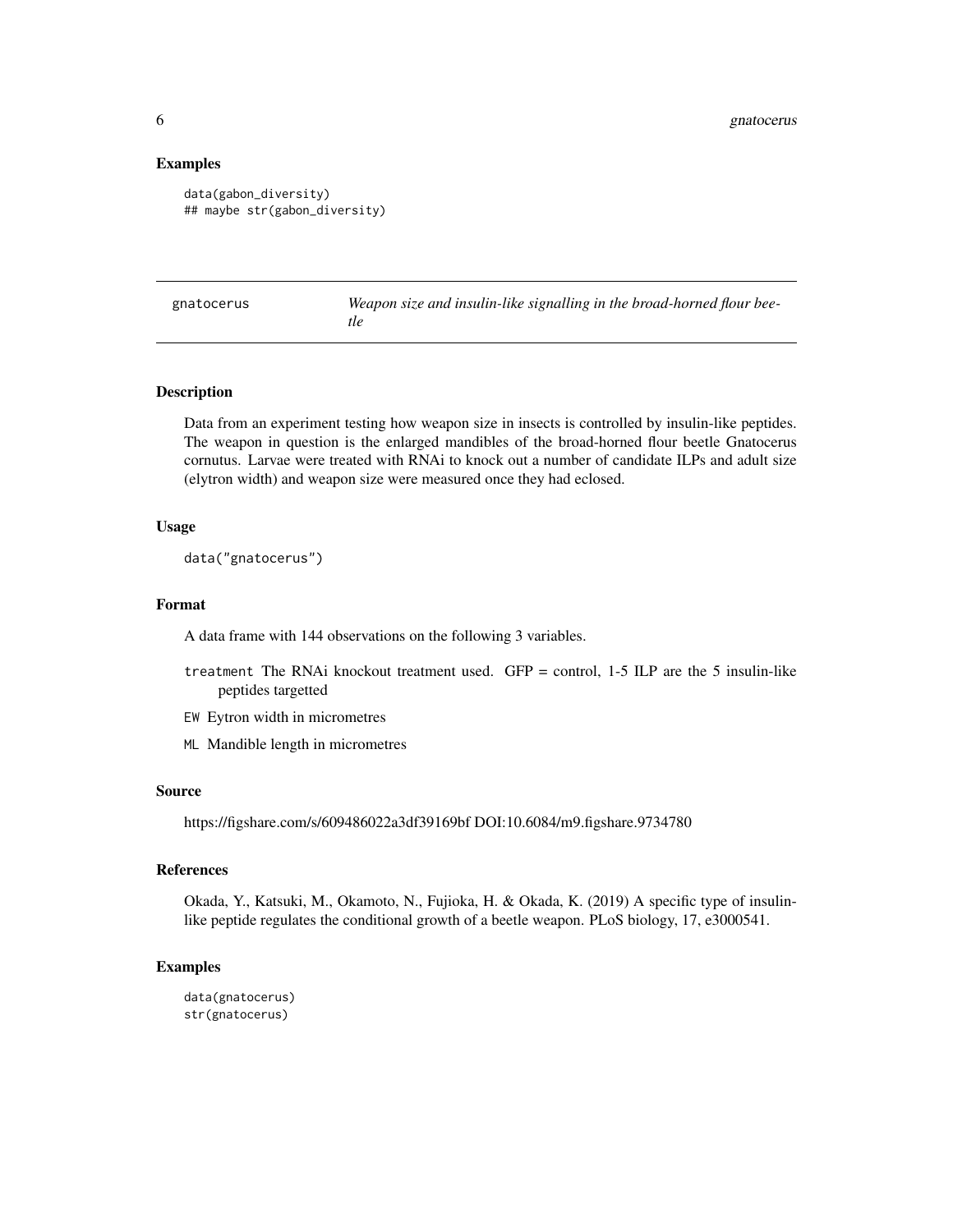<span id="page-6-0"></span>height\_immunity *Data on the relationship between immune system functioning and body height in healthy people.*

#### **Description**

Data from a study relating innate (complement & lysozyme activity, neutrophil function) and adaptive (lymphocyte count, IgA, IgG and vaccine responce) to height. The subjects were a group of Polish volunteers.

#### Usage

data("height\_immunity")

#### Format

A data frame with 193 observations on the following 16 variables.

sex Subject sex

age Age in years

body.height Height in mm

BMI Body Mass Index

body\_fat Percent body fat

testosterone Free testosterone titre

complement Complement activity

lysozyme Lysozyme activity

phagocytic Phagocytic uptake

ROS Reactive Oxygen Species production

IgA Immunoglobulin A levels

IgG Immunoglobulin G levels

CD3 CD3 lymphocytes

CD19 CD19 lymphocytes

flu\_post\_vaccination\_response Antibody response to 'flu vaccination

tetanus\_post\_vaccination\_response Antibody response to tetanus vaccination

#### Source

Pawlowski, Boguslaw et al. (2017), Data from: Body height and immune efficacy: testing body stature as a signal of biological quality, Dryad, Dataset, https://doi.org/10.5061/dryad.2vn0d

#### References

Drulis-Kawa, Z. (2017) Body height and immune efficacy: testing body stature as a signal of biological quality. Proceedings. Biological sciences / The Royal Society, 284: 0171372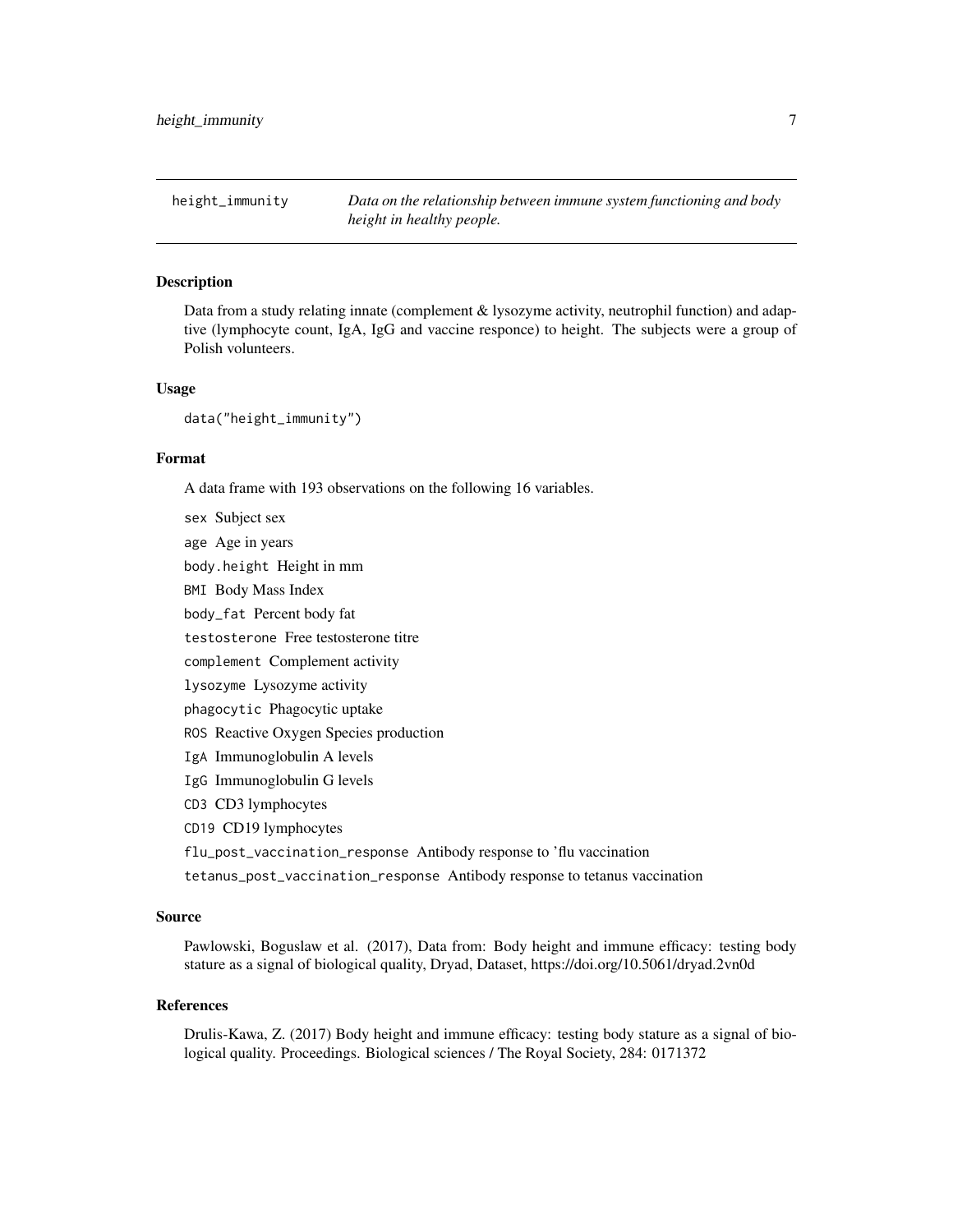#### <span id="page-7-0"></span>Examples

```
data(height_immunity)
str(height_immunity)
```
latitude\_diversity *Tree diversity data*

#### Description

Data on tree diversity from 24 forest plots in locations ranging from the tropics to northern Europe and the USA

#### Usage

```
data("latitude_diversity")
```
#### Format

A data frame with 24 observations on the following 12 variables.

Plot Plot name Country Country Latitude Plot latitude Longitude Plot longitude Plot\_size\_Ha Size of the plot in Ha Total\_individuals Total number of trees >1cm DBH Species\_richness Total number of tree species Rarified\_sp\_richness Rarified species richness Shannon\_diversity Shannon diversity index Mean\_local\_richness Mean richness per 20m quadrat Mean\_local\_richness\_rarified Rarified richness per 20m quadrat Mean\_local\_Shannon Shannon diversity index per 20m quadrat

### Source

Table S1 in https://science.sciencemag.org/content/sci/suppl/2017/06/28/356.6345.1389.DC1/aam5678\_LaManna\_SM.pdf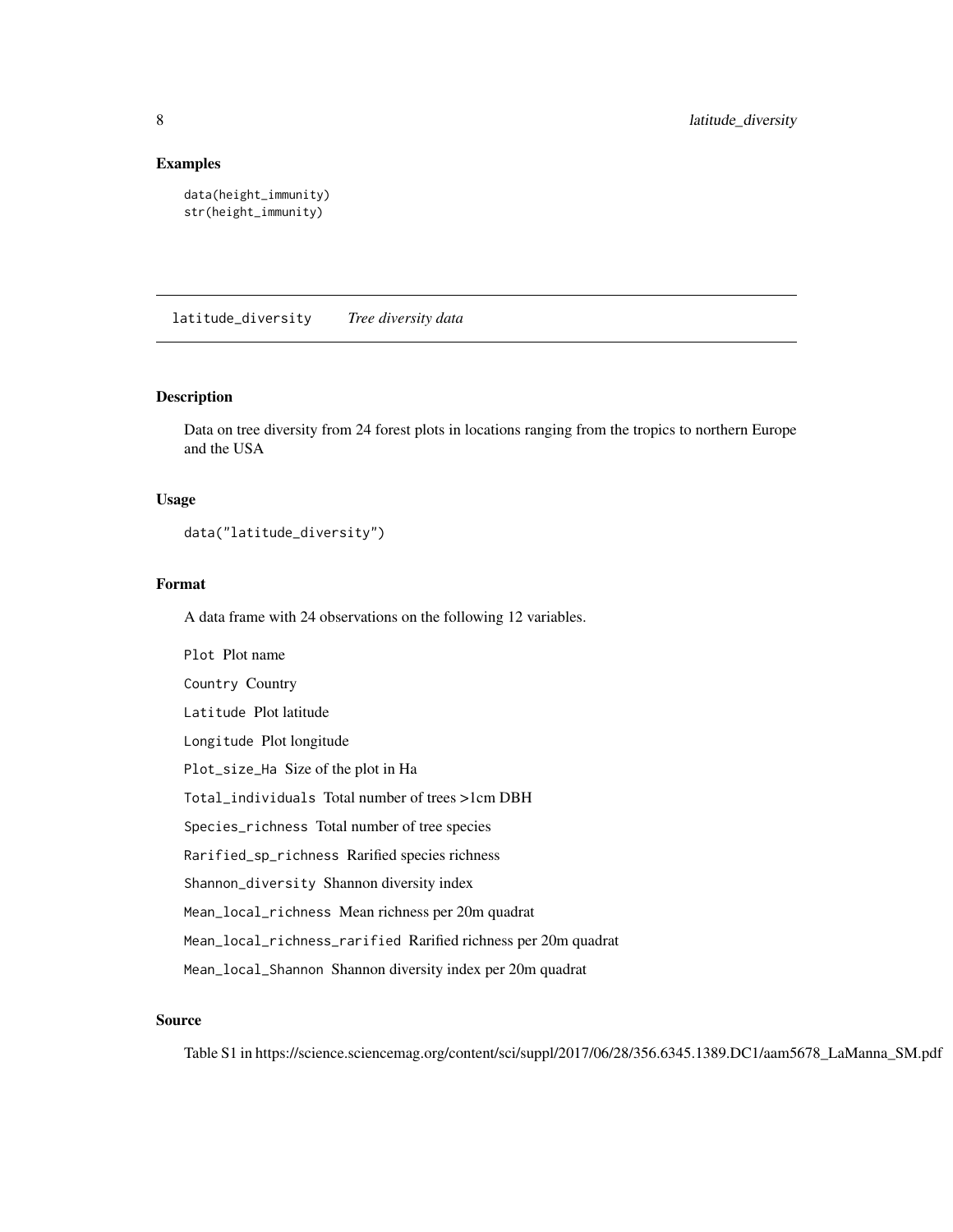#### <span id="page-8-0"></span>longevity 9

#### References

LaManna, J.A., Mangan, S.A., Alonso, A., Bourg, N.A., Brockelman, W.Y., Bunyavejchewin, S., Chang, L.-W., Chiang, J.-M., Chuyong, G.B., Clay, K., Condit, R., Cordell, S., Davies, S.J., Furniss, T.J., Giardina, C.P., Gunatilleke, I.A.U.N., Gunatilleke, C.V.S., He, F., Howe, R.W., Hubbell, S.P., Hsieh, C.-F., Inman-Narahari, F.M., Janik, D., Johnson, D.J., Kenfack, D., Korte, L., Kral, K., Larson, A.J., Lutz, J.A., McMahon, S.M., McShea, W.J., Memiaghe, H.R., Nathalang, A., Novotny, V., Ong, P.S., Orwig, D.A., Ostertag, R., Parker, G.G., Phillips, R.P., Sack, L., Sun, I.-F., Tello, J.S., Thomas, D.W., Turner, B.L., Vela Diaz, D.M., Vrska, T., Weiblen, G.D., Wolf, A., Yap, S. & Myers, J.A. (2017) Plant diversity increases with the strength of negative density dependence at the global scale. Science, 356, 1389-1392.

#### Examples

```
data(latitude_diversity)
str(latitude_diversity)
```
longevity *Data on maximum lifespan for 909 species of mammal and bird*

#### **Description**

A dataset used to explore the ecological correlates of longevity in mammals and birds.

#### Usage

data("longevity")

#### Format

A data frame with 909 observations on the following 9 variables.

species Species name

class Class: mammalia = mammals, aves = birds

order Order

maximum\_lifespan\_yr Maximum lifespan in years

mass\_g Average body weight in g

volancy Does it fly?

fossoriallity Does it live in holes in the ground?

foraging\_environment Environment where it forages

daily\_activity When is it active?

#### Source

https://royalsocietypublishing.org/doi/suppl/10.1098/rspb.2014.0298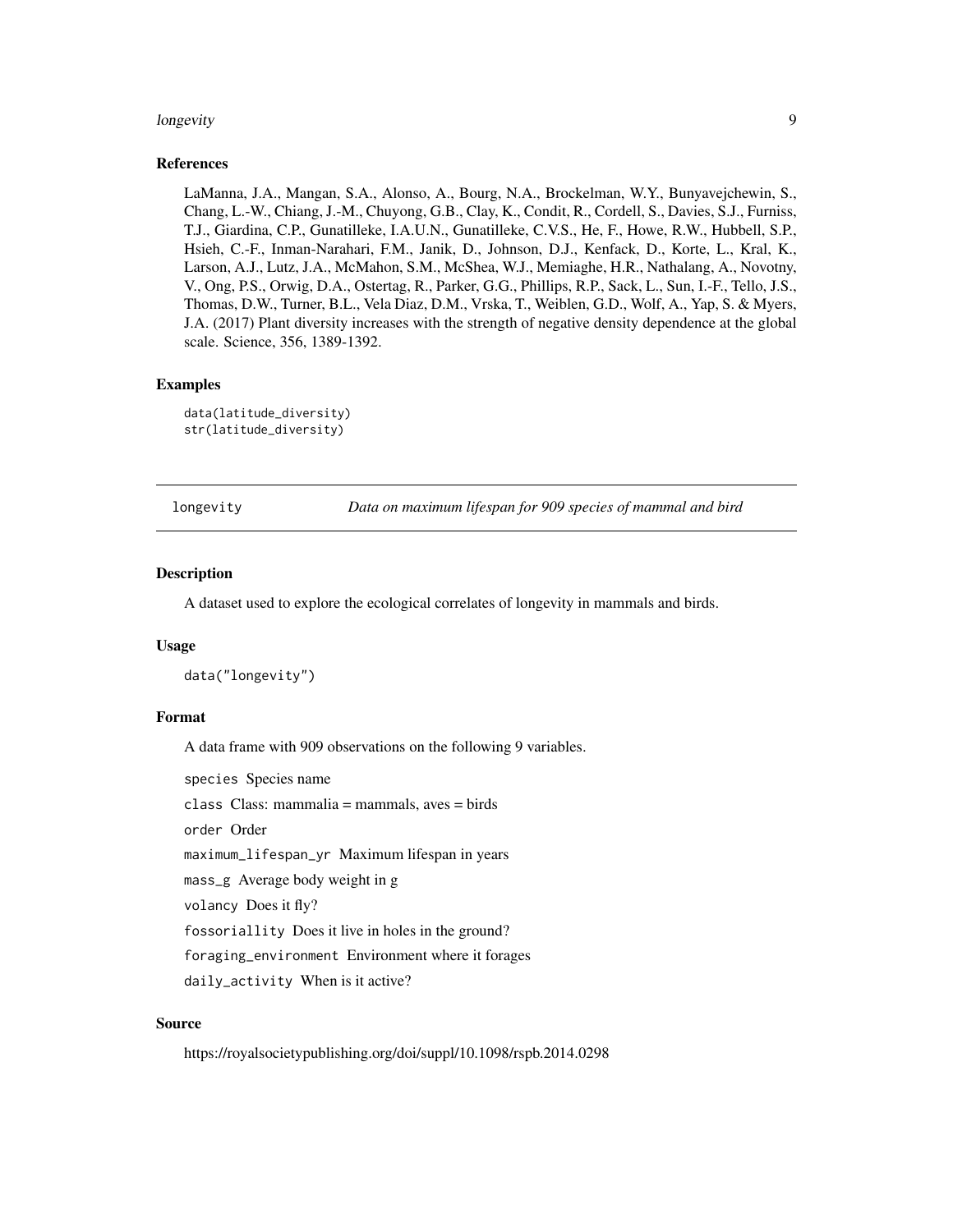#### <span id="page-9-0"></span>References

Healy, K., Guillerme, T., Finlay, S., Kane, A., Kelly, S.B.A., McClean, D., Kelly, D.J., Donohue, I., Jackson, A.L. & Cooper, N. (2014) Ecology and mode-of-life explain lifespan variation in birds and mammals. Proceedings. Biological sciences / The Royal Society, 281, 20140298.

#### Examples

data(longevity) str(longevity)

malawi\_carbon *Carbon exposure and lung immunity*

### Description

Data on two lung immunity measures (oxidative burst activity and phagocytic activity) from people exposed to chronic carbon particulates in their homes in Malawi

#### Usage

data("malawi\_carbon")

#### Format

A data frame with 29 observations on the following 4 variables.

X Row number log\_carbon Log carbon particulate exposure oxidative\_burst Lung oxidative burst activity phagocytosis Phagocytic activity in the lung

#### Source

Rylance, Jamie et al. (2016), Data from: Chronic household air pollution exposure is associated with impaired alveolar macrophage function in Malawian non-smokers, Dryad, Dataset, https://doi.org/10.5061/dryad.89nj3

#### References

Rylance, J., Chimpini, C., Semple, S., Russell, D.G., Jackson, M.J., Heyderman, R.S. & Gordon, S.B. (2015) Chronic Household Air Pollution Exposure Is Associated with Impaired Alveolar Macrophage Function in Malawian Non-Smokers. PloS one, 10, e0138762.

#### Examples

data(malawi\_carbon) str(malawi\_carbon)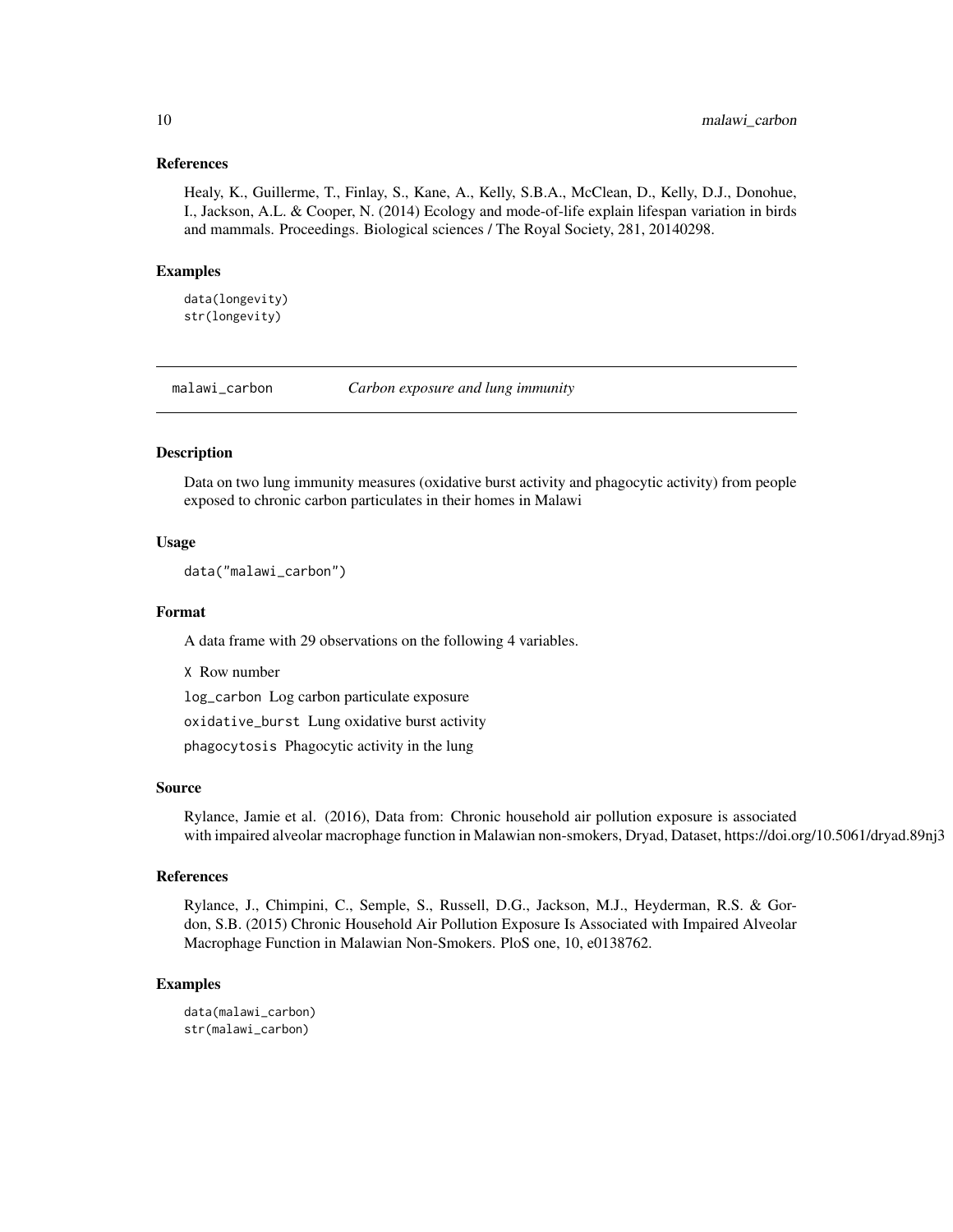<span id="page-10-0"></span>mammal\_longevity *Data on maximum lifespan for 375 species of mammal*

#### Description

A subset of a dataset used to explore the ecological correlates of longevity in mammals and birds, with only the mammals represented.

#### Usage

```
data("longevity")
```
#### Format

A data frame with 375 observations on the following 10 variables.

X Row number species Species name class Class: mammalia = mammals, aves = birds order Order maximum\_lifespan\_yr Maximum lifespan in years mass\_g Average body weight in g volancy Does it fly? fossoriallity Does it live in holes in the ground? foraging\_environment Environment where it forages daily\_activity When is it active?

#### Source

https://royalsocietypublishing.org/doi/suppl/10.1098/rspb.2014.0298

#### References

Healy, K., Guillerme, T., Finlay, S., Kane, A., Kelly, S.B.A., McClean, D., Kelly, D.J., Donohue, I., Jackson, A.L. & Cooper, N. (2014) Ecology and mode-of-life explain lifespan variation in birds and mammals. Proceedings. Biological sciences / The Royal Society, 281, 20140298.

```
data(mammal_longevity)
str(mammal_longevity)
```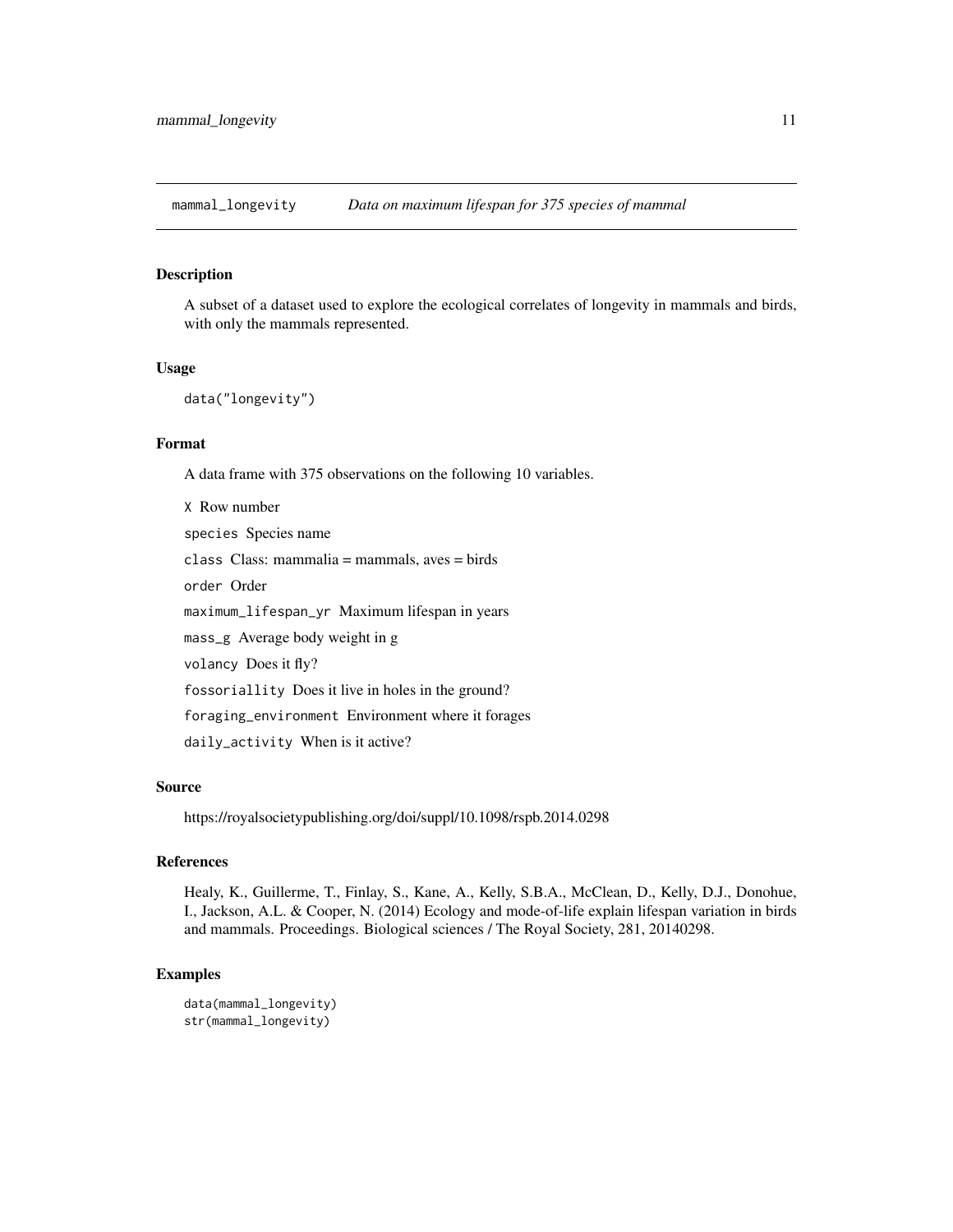<span id="page-11-0"></span>Data relating the breadth of the MHC response for the HLA-DRB1 MHC gene from a number of populations worldwide, and an estimate of the diversity of intracellular and extracellular pathogens that the population is exposed to

#### Usage

data("mhc")

#### Format

A data frame with 28 observations on the following 4 variables.

Population Population identifier

Extracellular Diversity of extracellular pathogens

Intracellular Diversity of intracellular pathogens

Promiscuity\_in\_vitro Estimated range of epitopes that the MHC can bind to

#### Source

https://doi.org/10.1371/journal.pbio.3000131.s017

#### References

Manczinger, M., Boross, G., Kemeny, L., Muller, V., Lenz, T.L., Papp, B. & Pal, C. (2019) Pathogen diversity drives the evolution of generalist MHC-II alleles in human populations. PLoS biology, 17, e3000131.

#### Examples

data(mhc) str(mhc)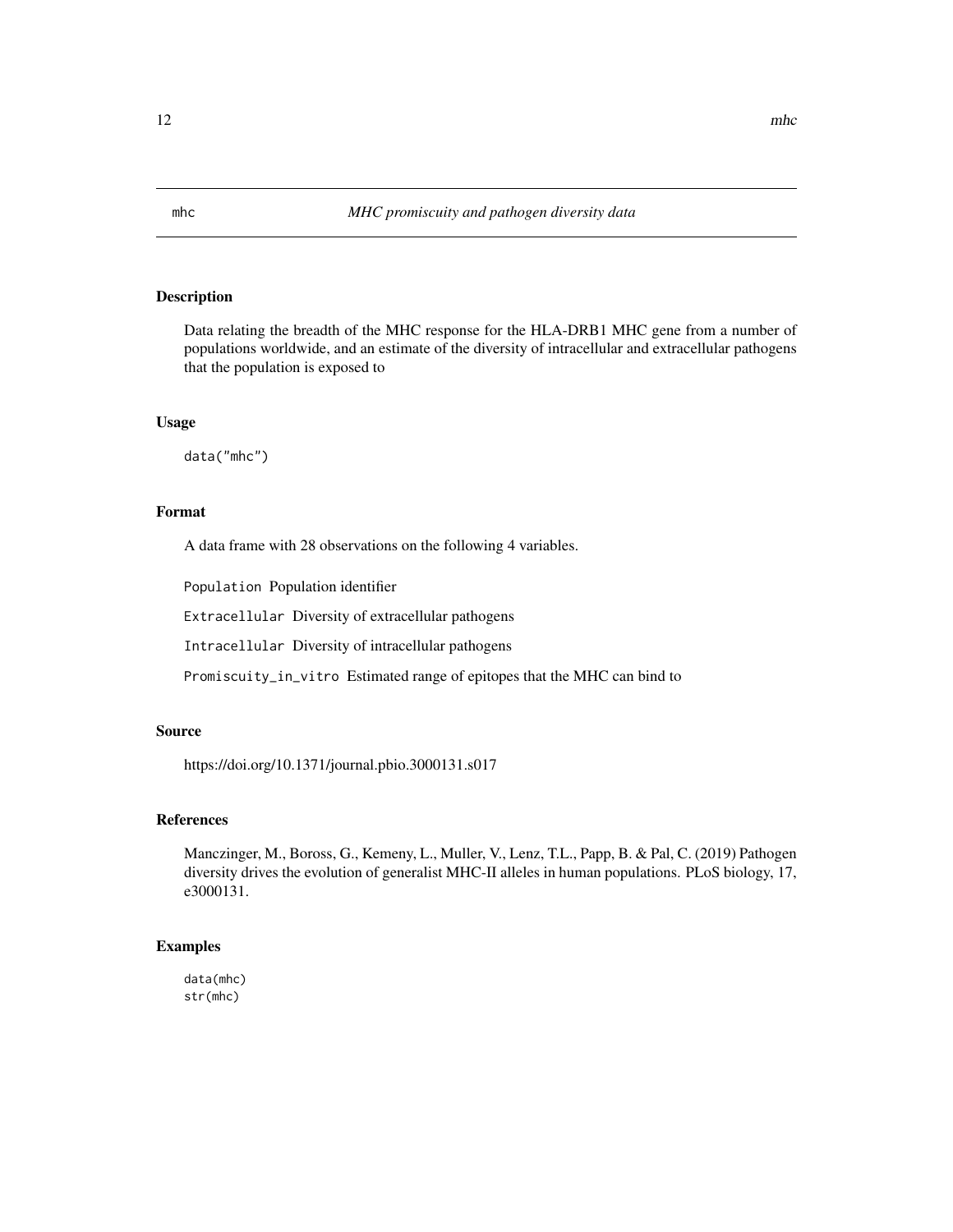<span id="page-12-0"></span>

Data on the spontaneous locomotor activity of the F1 offspring of nicotine exposed or control males mated with unexposed females over a 12 hour period.

#### Usage

```
data("mouse_activity")
```
#### Format

A data frame with 54 observations on the following 3 variables.

Treatment Parental treatment

- Sex Sex of the animal in question
- SLA Spontaneous locomotor activity (the count of all the recorded times an infra-red beam was broken during the 12-hour period)

#### Source

https://journals.plos.org/plosbiology/article?id=10.1371/journal.pbio.2006497

#### References

McCarthy, D.M., Morgan, T.J., Jr, Lowe, S.E., Williamson, M.J., Spencer, T.J., Biederman, J. & Bhide, P.G. (2018) Nicotine exposure of male mice produces behavioral impairment in multiple generations of descendants. PLoS biology, 16, e2006497.

```
data(mouse_activity)
str(mouse_activity)
```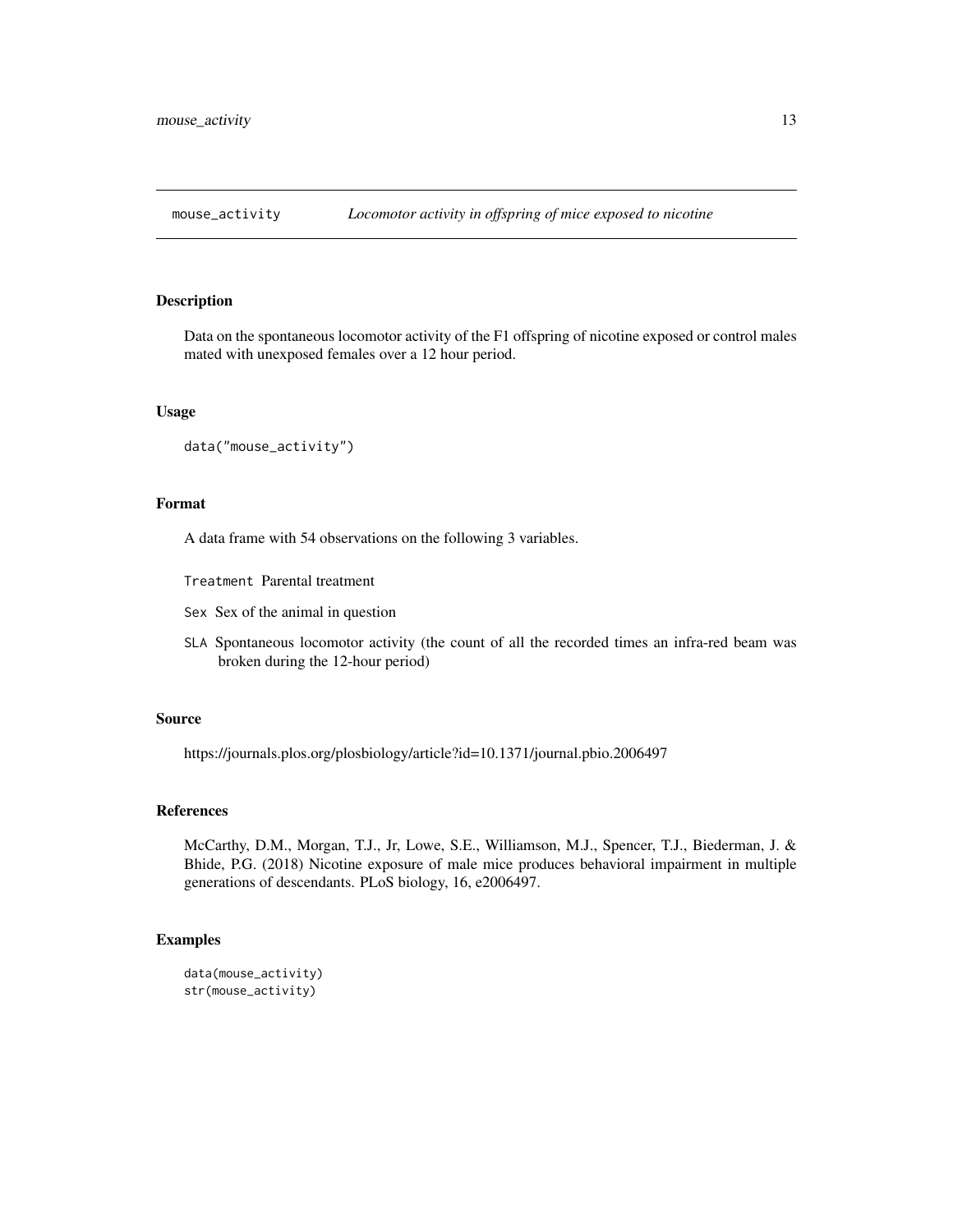<span id="page-13-0"></span>

A dataset on maximum lifespan for 69 species of parrot. A subset of the larger longevity dataset with further information on family and subfamily added.

#### Usage

data("parrots2")

#### Format

A data frame with 69 observations on the following 11 variables.

species Species name class Class: aves = birds order Order family Family subfamily Subfamily maximum\_lifespan\_yr Maximum lifespan in years mass\_g Average body weight in g volancy Does it fly? fossoriallity Does it live in holes in the ground? foraging\_environment Environment where it forages daily\_activity When is it active?

#### Source

https://royalsocietypublishing.org/doi/suppl/10.1098/rspb.2014.0298

### References

Healy, K., Guillerme, T., Finlay, S., Kane, A., Kelly, S.B.A., McClean, D., Kelly, D.J., Donohue, I., Jackson, A.L. & Cooper, N. (2014) Ecology and mode-of-life explain lifespan variation in birds and mammals. Proceedings. Biological sciences / The Royal Society, 281, 20140298.

```
data(longevity)
str(longevity)
```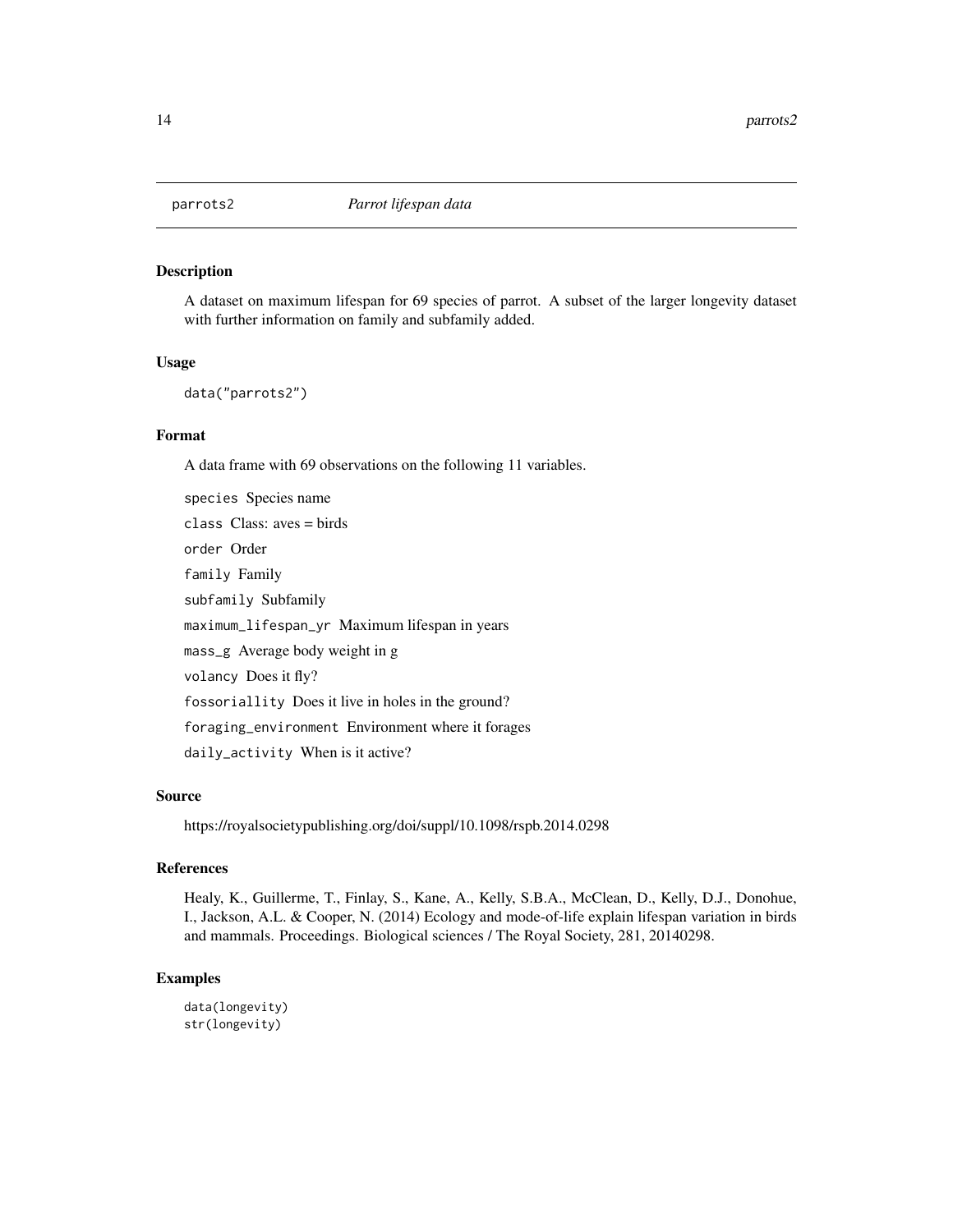<span id="page-14-0"></span>

A data set of body and brain mass for 33 species of pinniped (seals, sea lions and walruses) along with the type of mating system for that species.

#### Usage

data("pinniped")

#### Format

A data frame with 33 observations on the following 6 variables.

Species Binomial species name

Male\_brain\_g Brain mass for males in g

Female\_brain\_g Brain mass for females in g

Male\_mass\_Kg Body mass for males in Kg

Female\_mass\_Kg Body mass for females in Kg

Mate\_type Mating system: mono = monogynous, poly = polygynous

#### Source

https://onlinelibrary.wiley.com/doi/10.1111/j.1420-9101.2012.02520.x

#### References

Fitzpatrick, J.L., Almbro, M., Gonzalez-Voyer, A., Hamada, S., Pennington, C., Scanlan, J. & Kolm, N. (2012) Sexual selection uncouples the evolution of brain and body size in pinnipeds. Journal of evolutionary biology, 25, 1321-1330.

#### Examples

data(pinniped) str(pinniped)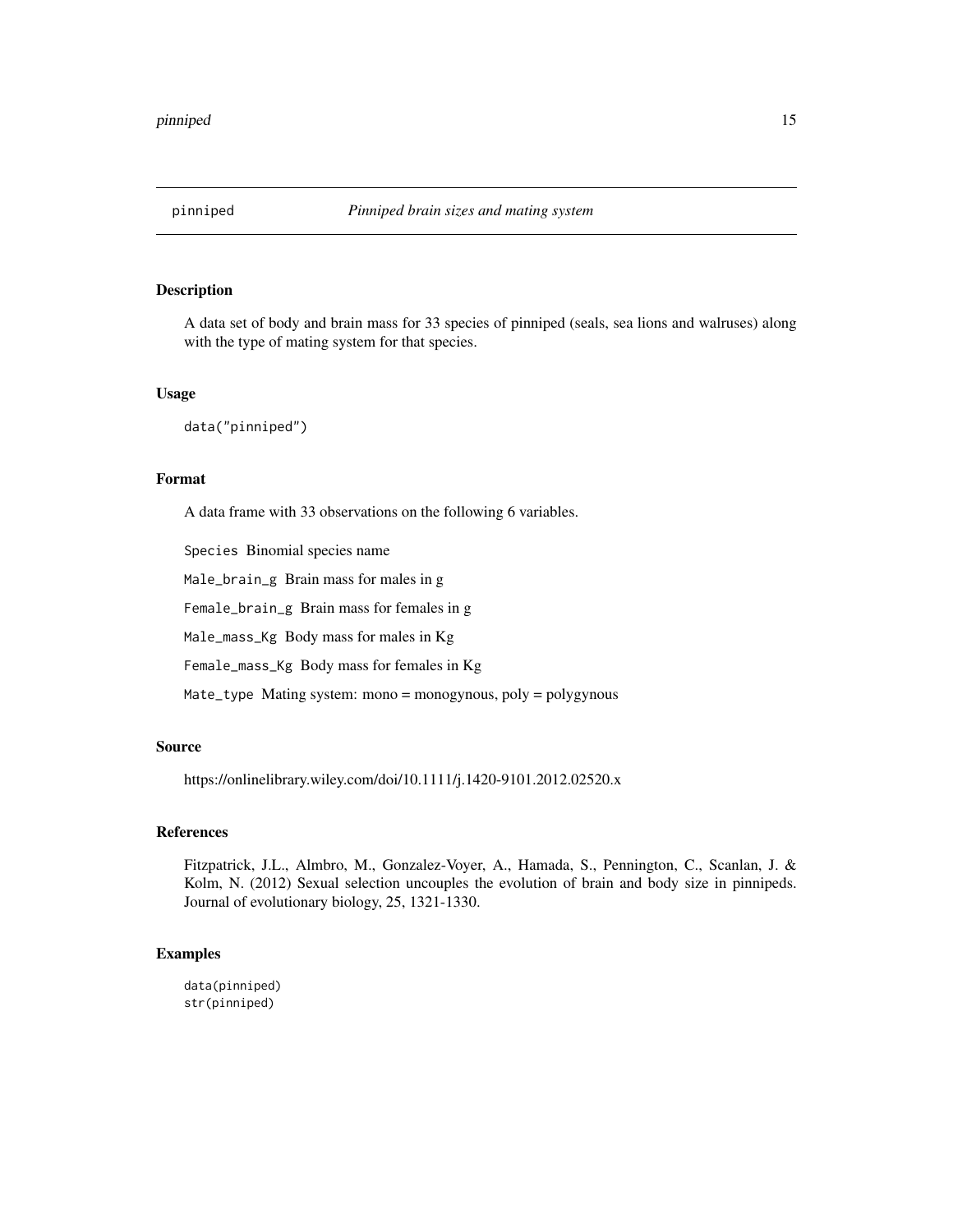<span id="page-15-0"></span>Data from a study of physical performance and morphology in Northern Quolls, Dasyurus hallucatus. These data were collected to test hypotheses about trade-offs between different types of physical activity. NB all physical measurements are standardised to a mean of 0 and an SD of 1.

#### Usage

data("quolls")

#### Format

A data frame with 63 observations on the following 23 variables.

name Number of the individual sex Sex mass mass in g bodylength length in mm taillength tail length in mm taildiameter tail diamter in mm headwidth head width in mm headlength head length in mm meanforearm mean forearm length in mm meanhindlimb mean hind limb length in mm meanfootlength mean length of feet in mm bodysize\_PC1 PC1 of body size measurements acceleration Acceleration sprint sprint speed jump jump speed grasp grasping strength bite bite force motorcontrol A measure of motor control maneuverability manauverability Max\_O2\_consump Maximum oxygen consumption Performance\_PC1 Principal component 1 from a PCA of performance variables Performance\_PC2 Principal component 2 from a PCA of performance variables Performance\_PC3 Principal component 3 from a PCA of performance variables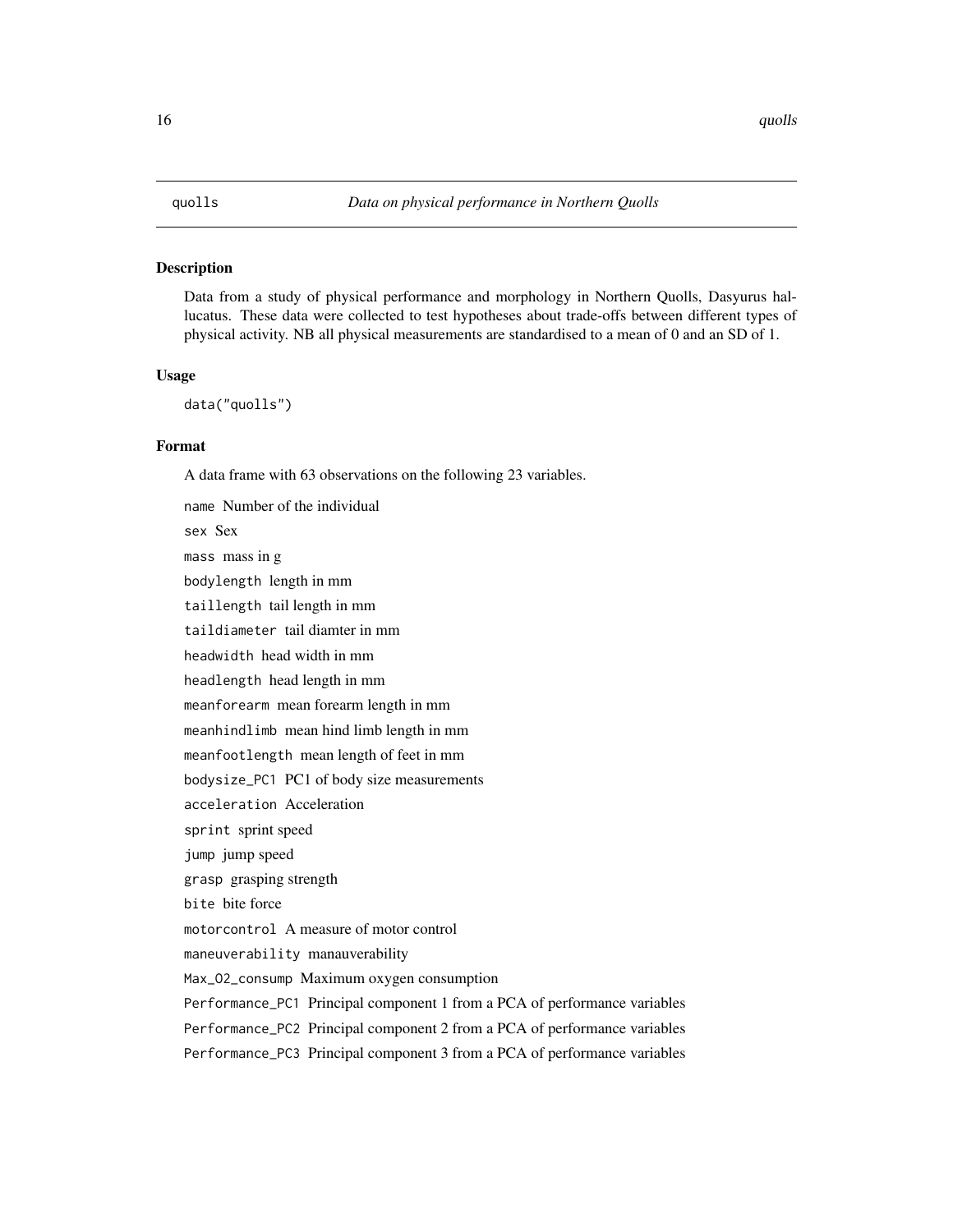#### <span id="page-16-0"></span>ragwort and the contract of the contract of the contract of the contract of the contract of the contract of the contract of the contract of the contract of the contract of the contract of the contract of the contract of th

#### Source

Charters, Jordan E. et al. (2019), Data from: Multidimensional analyses of physical performance reveal a size dependent trade-off between suites of traits, Dryad, Dataset, https://doi.org/10.5061/dryad.k0v636g

#### References

Charters, J.E., Heiniger, J., Clemente, C.J., Cameron, S.F., Amir Abdul Nasir, A.F., Niehaus, A.C. & Wilson, R.S. (2018) Multidimensional analyses of physical performance reveal a size-dependent trade-off between suites of traits. Functional ecology, 32, 1541-1553.

#### Examples

data(quolls) str(quolls)

ragwort *Data on how plant-soil feedback affects growth of ragwort*

#### Description

Data from an experiment looking at how the removal of soil biota affects plant-soil feedback and hence the growth of ragwort, Jacobaea vulgaris.

#### Usage

data("ragwort")

#### Format

A data frame with 45 observations on the following 3 variables.

inoculum Mesh size of the filter used to process water from soil used to inoculate otherwise sterile soil. Smaller mesh = less microbiota

root\_mass plant root mass in g (dry weight)

leaf\_mass plant leaf mass in g (dry weight)

#### Source

Wang, M., Ruan, W., Kostenko, O., Carvalho, S., Hannula, S.E., Mulder, P.P.J., Bu, F., van der Putten, W.H. & Bezemer, T.M. (2019) Removal of soil biota alters soil feedback effects on plant growth and defense chemistry. The New Phytologist, 221, 1478-1491.

#### Examples

data(ragwort) str(ragwort)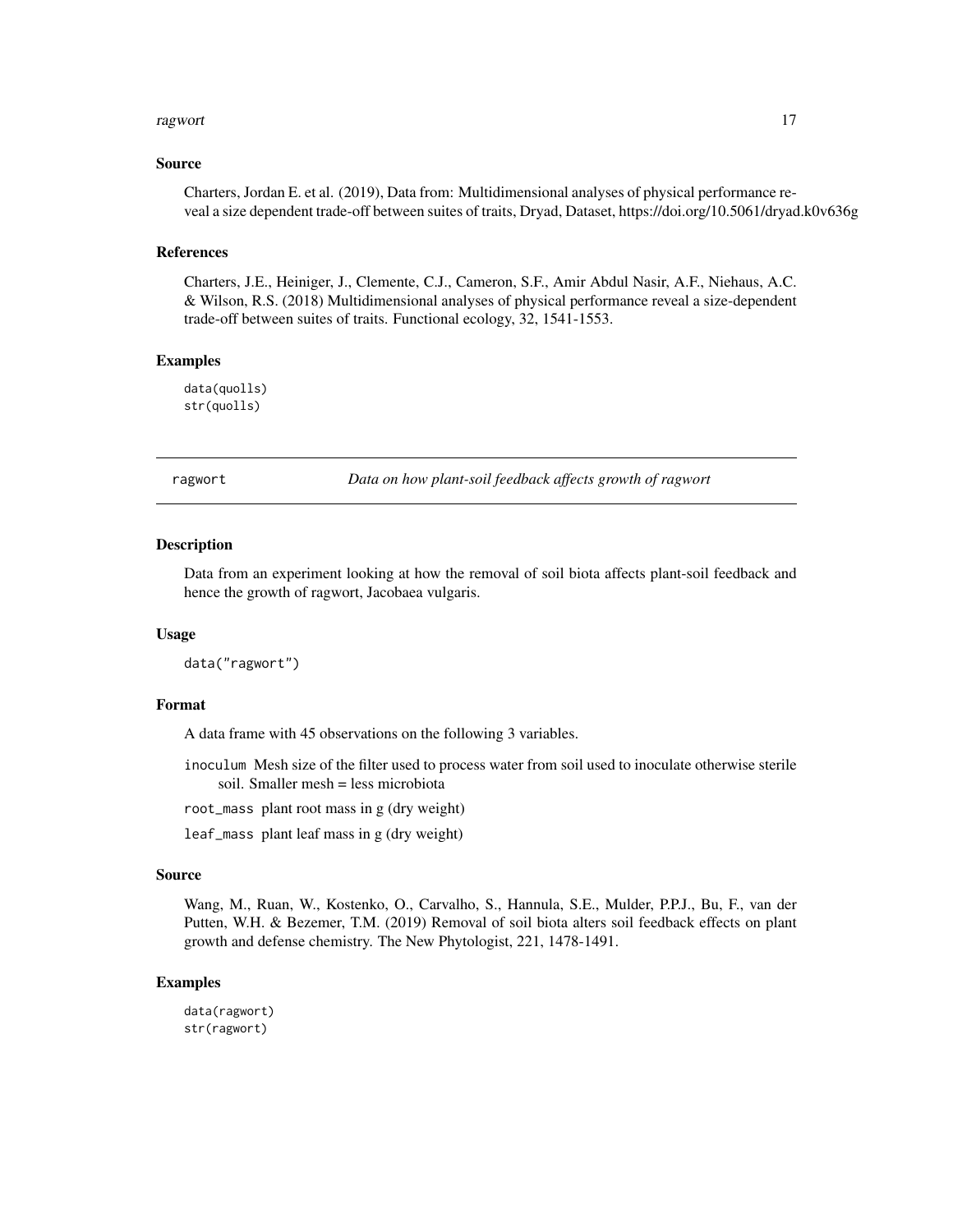<span id="page-17-0"></span>

Data from an experiment looking at the oxidative stress brought on by reproduction in white-browed sparrow weavers Plocepasser mahali. The birds live in groups but only one pair reproduces. Either eggs were left alone or some eggs were removed to reduce the stress caused by reproduction. Two measures of oxidative stress were made.

#### Usage

data("weaver")

#### Format

A data frame with 34 observations on the following 6 variables.

Bird\_ID Individual bird identifier

Treatment either control (eggs left) or some eggs removed to reduce the cost of reproduction

GrpSize Size of the social group

SOD\_final Superoxide dismutase activity

MDA\_final Malondialdehyde concentration

mass\_final mass of the bird in g

#### Source

Cram, Dominic L.; Blount, Jonathan D.; Young, Andrew J. (2015), Data from: The oxidative costs of reproduction are group-size dependent in a wild cooperative breeder, Dryad, Dataset, https://doi.org/10.5061/dryad.j1305

#### References

Cram, D.L., Blount, J.D. & Young, A.J. (2015) The oxidative costs of reproduction are group-size dependent in a wild cooperative breeder. Proceedings. Biological sciences / The Royal Society, 282, 20152031.

#### Examples

data(weaver) str(weaver)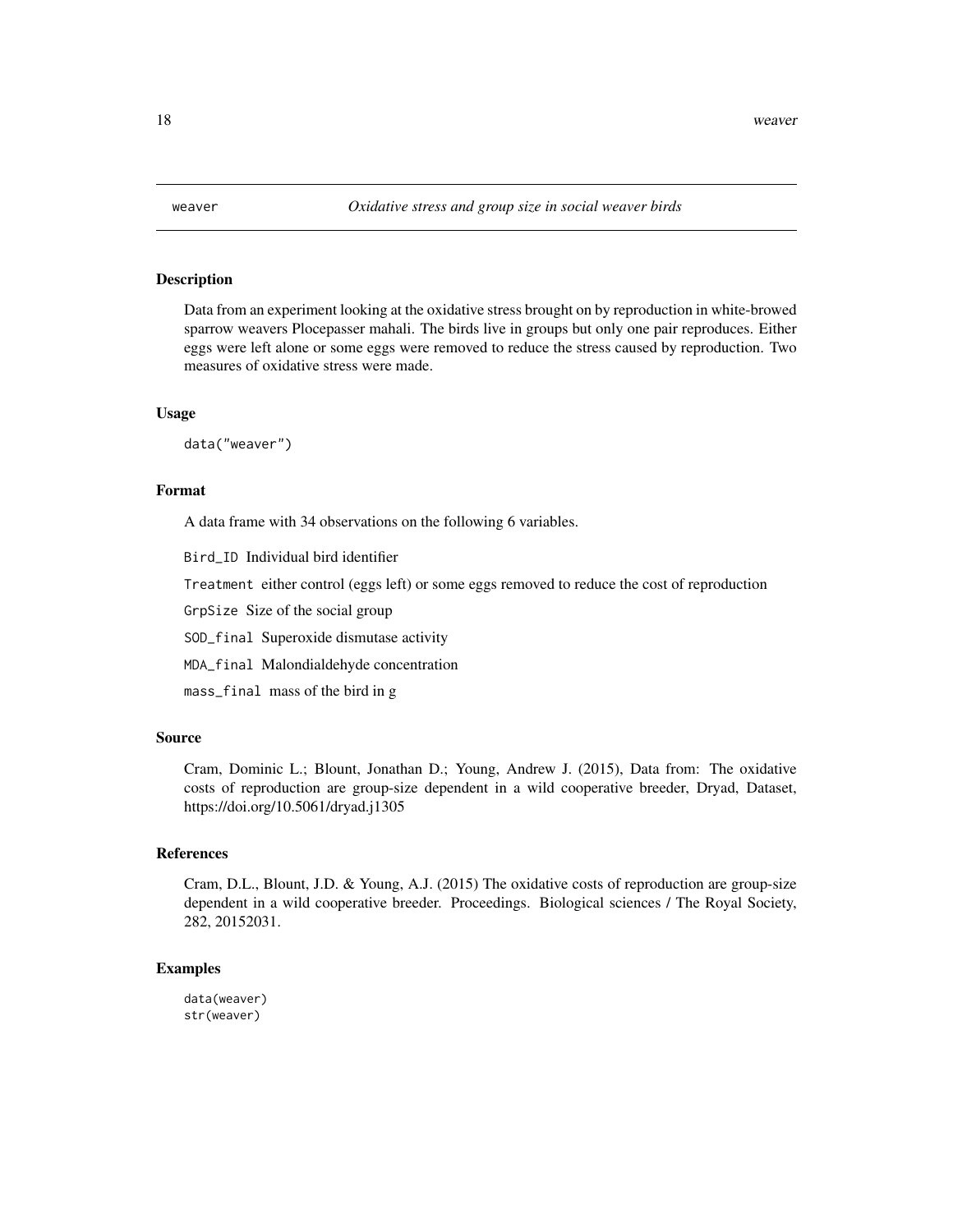<span id="page-18-0"></span>

A variety of geographical, economic, environmental and social measures for 186 countried from the year 2014. Compiled from data published by the World Bank.

#### Usage

```
data("worldbank")
```
#### Format

A data frame with 186 observations on the following 25 variables.

Climate\_region a factor with levels Temperate or Polar Tropical Income\_binary a factor with levels High Low Country\_Name Name of the country Country\_Code Three letter code for the country Region Geographic region Income\_group Divides countries into one of four income groups Population Population size Land\_area Area of the country in km^2 Forest\_area Area forested as percent of land area Precipitation Annual precipitation in mm Population\_density People per km^2 Capital\_lat Latutude of the capital GNP\_per\_Cap Gross National Product per capita in US\$ Population\_growth Annual population growth in percent Cereal\_yield Cereal yield in Kg per Ha Female\_life\_expectancy Average life expectancy of women in years Under\_5\_mortality Deaths of children under 5 per 100000 Renewables. Renewable energy consumption (percent of total final energy consumption) CO2 CO2 production in tonnes per capita PM25 PM2.5 air pollution, mean annual exposure (micrograms per cubic meter) Women\_in\_parliament Percent of seats held by women in national parliaments GINI\_index Gini index of wealth inequality Govt\_spend\_education Government expenditure on education, total (percent of GDP) Secondary\_school\_enrolment School enrollment, secondary (percent net) School\_gender\_parity Index of gender parity for school enrollment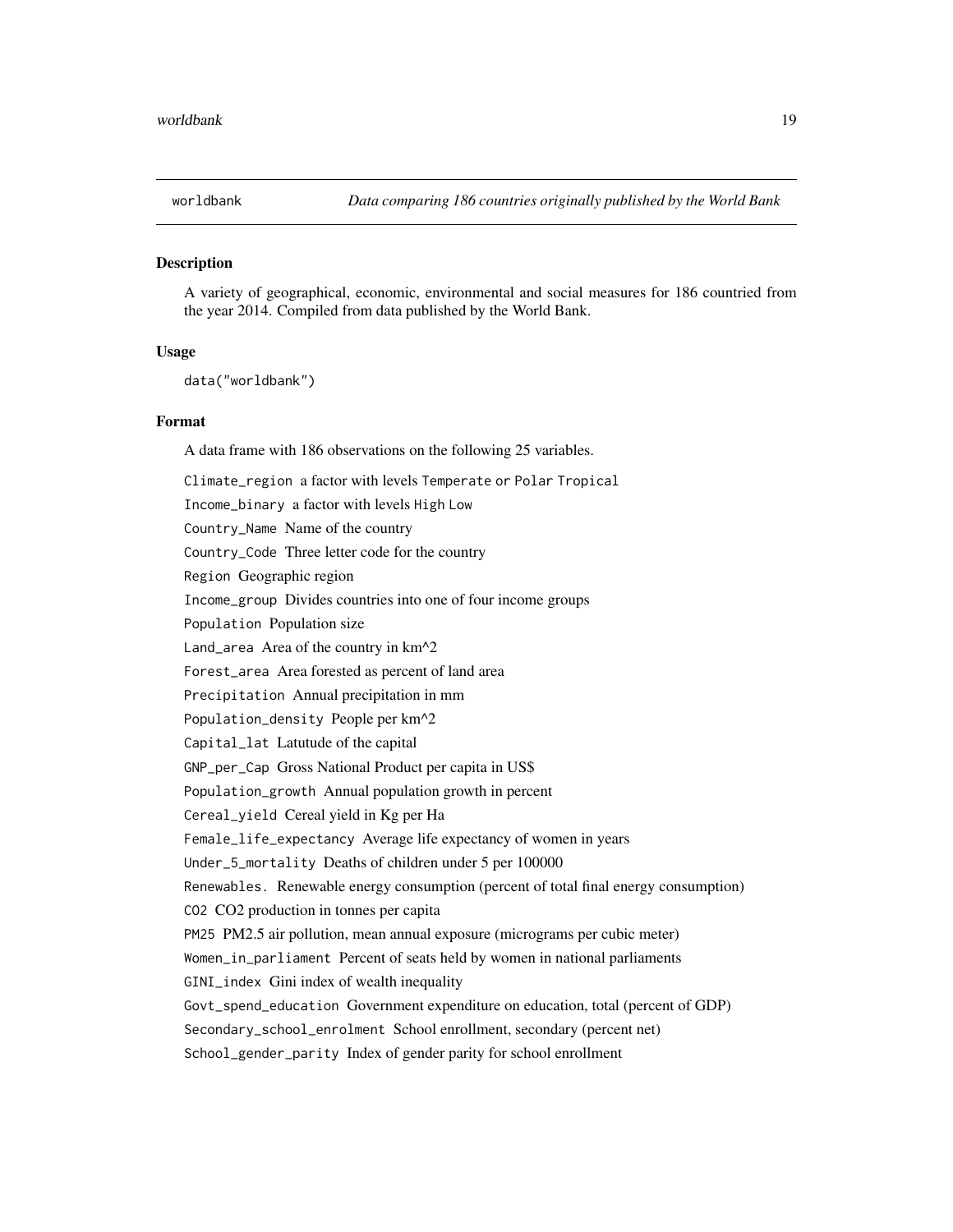#### Source

https://data.worldbank.org/indicator

#### Examples

data(worldbank) str(worldbank)

zebra\_bacteria *Data on bacterial adaptation to host gut environments.*

#### Description

Data from a study on bacterial adaptation to host gut environments. These data are measures of the competitive ability a bacterium called Aeromonas veronii after either 4 or 18 passages through the gut of an otherwise germ-free larval zebrafish.

#### Usage

data("zebra\_bacteria")

#### Format

A data frame with 208 observations on the following 4 variables.

Line Which of three lines

Host Wild type (WT) or an immunodeficient myd88- mutant

Passage Number of passages

CI Competitive index

#### Source

https://figshare.com/articles/dataset/Experimental\_bacterial\_adaptation\_to\_the\_zebrafish\_gut\_reveals\_a\_primary\_role\_for\_

#### References

Robinson, C.D., Klein, H.S., Murphy, K.D., Parthasarathy, R., Guillemin, K. & Bohannan, B.J.M. (2018) Experimental bacterial adaptation to the zebrafish gut reveals a primary role for immigration. PLoS biology, 16, e2006893.

```
data(zebra_bacteria)
str(zebra_bacteria)
```
<span id="page-19-0"></span>